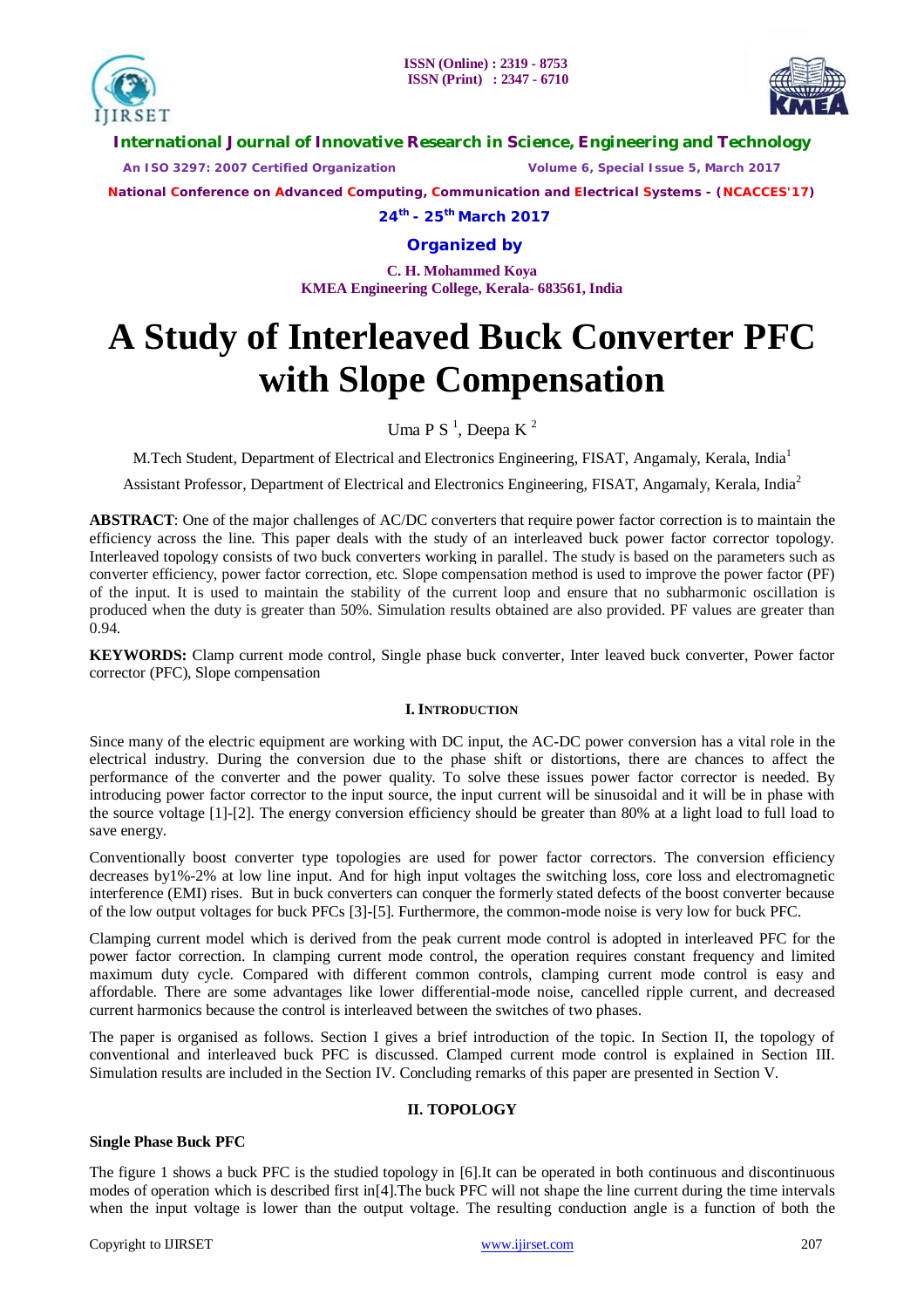incoming line and output voltages. In the reference design mentioned above, the output voltage is set to 80 VDC. This is low enough to allow conduction angles sufficient to achieve a PF (Power Factor) of at least 0.9 over an input voltage range from 90 VAC to 264 VAC. Clamped current control method is used for controlling the circuit.



Fig 1.Single phase Buck PFC

# **Interleaved Buck PFC**

Interleaved Buck PFC is composed of two parallel buck converters.  $Q_1$  and  $Q_2$  are the two power switches,  $D_1$  and  $D_2$ the freewheeling diodes and  $L_1$ ,  $L_2$  are the inductors. A single capacitor  $C_0$  is used for both the converters. In this the switching pulses given to the two switches are 180° phase shifted. Compared to the single phase buck PFC this circuit can handle higher power conversion and diminish the ripple currents of input and output. The speed of the transient response and power density can be raised at the same rated power inductances and capacitances can be reduced. It can be operated in both the cases duty cycle  $D > 0.5$  and  $D < 0.5$ .



Fig 2.Interleaved Buck PFC

The PFC inductor is designed for an inductance value that ensures DCM operation at high input voltage. With an appropriate value of inductance, operation at low line should then result in CCM operation over most of the conduction angle at full load. The inductance required is given by:

$$
L_{PEC} = \frac{1}{2 f_{SVE} I_{\text{inf}(pk)}} \left( V_{\text{int}(pk)} - V_{\text{in}(lk)} \right) \left( \frac{v_{\text{out}(k)}}{v_{\text{int}(pk)}} \right)^2 \tag{1}
$$

Where the instantaneous line voltage equals the bulk voltage,  $f_{sw}$  the switching frequency  $V_{in(pk)}$  peak line voltage. The value of bulk capacitance required is dictated by requirements on the allowable ripple voltage and hold uptime.

# **III. CLAMPED CURRENT MODE CONTROL**

Clamping current mode control is similar to that of peak current mode control. Inductor current is taken from the circuit and compared with reference signal during each switching period. But the maximum duty cycle (D) of clamping current mode control is limited in this method. Therefore, clamping current mode control is normally applied to the small power application. This is low cost, simple, high efficient method with high power factor. Figure 3 shows the diagram of clamping current mode control applied to single-phase Buck PFC. It can be seen that feedback error signal V<sub>e</sub> is sent to the PWM generator to be compared with the combined signal of sensed current and ramp current.

In figure 3 (a) shows the current clamp control of single phase Buck PFC and (b) shows the control of interleaved Buck PFC.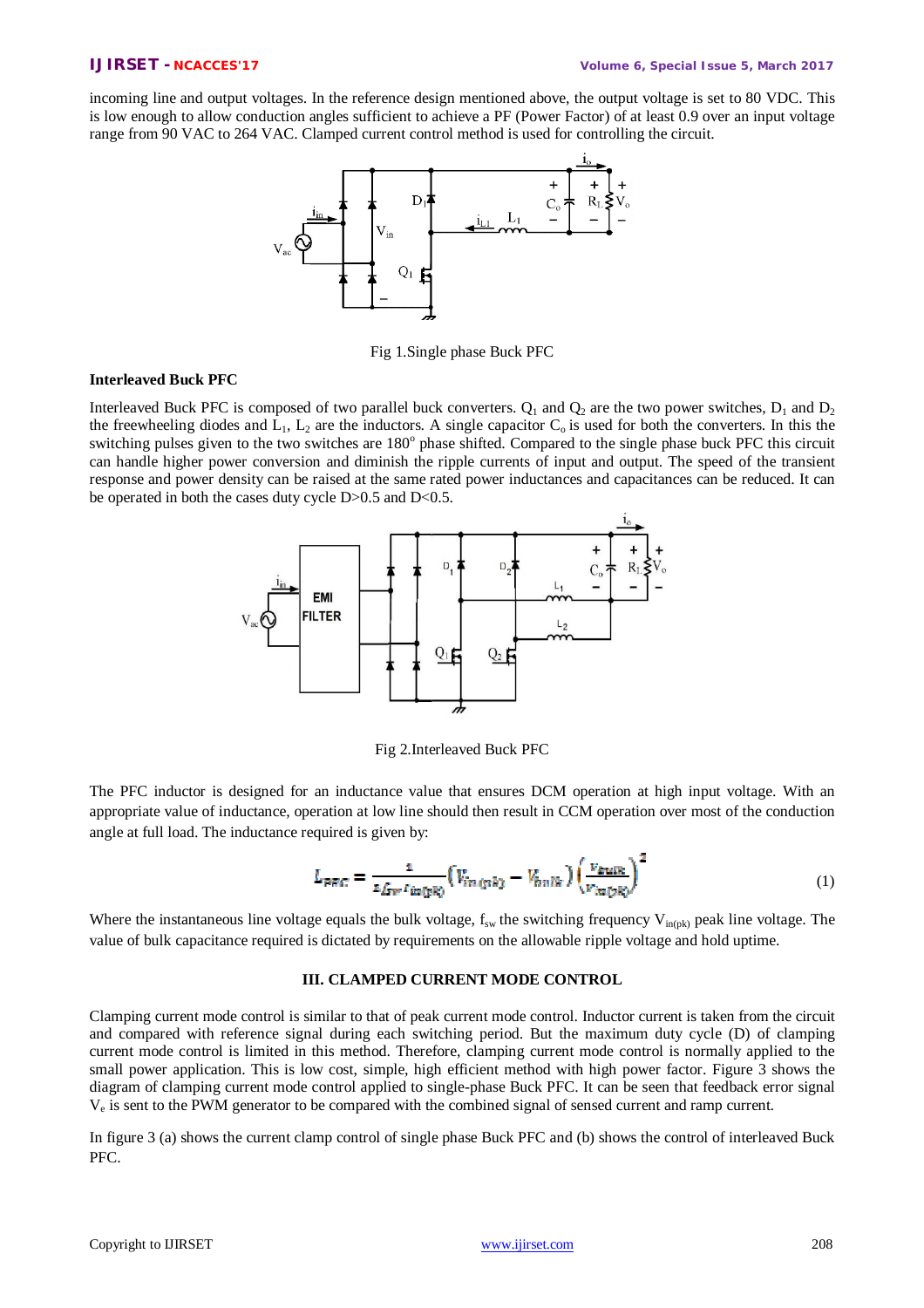

#### **Slope Compensation**

Current controlled switch mode power supplies (SMPS) allow pulse by pulse current control and monitoring. This makes them more reliable and more robust than voltage controlled supplies. A Pulse Width Modulation (PWM) signal can control the output current through feedback from both the switching circuit and the load circuitry. One issue with current controlled SMPS is that at duty cycles of 50% or greater, the circuit can become unstable, oscillating at half of the switching frequency due to sudden variations in the load current. This is where Slope Compensation is used to filter out, or dampen, the feedback signal variability and restore stable operation. The slope compensation acts as a buffer to supply or reduce voltage to the sensing circuitry to reduce the variability and stabilize the PWM signal while maintaining a constant current supply.

Slope compensation is implemented by adding a saw-tooth ramp of the same frequency as of the control circuit to the sensed inductor current ramp so that the system can still be stable at duty cycle above 0.5.

### **Slope compensation ramp**

From the above discussion it is concluded that to ensure the stability of the current lop, the slope of the external ramp  $S_e$ , should be at least 50% of the maximum down slope of the inductor current  $S_{f, max}$ 

$$
s_{\varepsilon} > k_{\varepsilon} s_{f,max} \qquad k_{\varepsilon} \ge 0.5 \tag{2}
$$

 $k_s$  is the normalized slope of the external ramp. From figure 4, the slope compensation of the ramp is given by

$$
\mathbf{s}_e = \frac{I_R}{B_{max}T_s} = \frac{I_{RM}}{T_s} \tag{3}
$$

The down slope of the inductor current is constant. i.e.

$$
s_{f, max} = s_f = \frac{V_o}{L} \tag{4}
$$

And now the amplitude of the compensation ramp can be obtained as

$$
I_{RM} = \frac{k_S V_0}{L f_{SW}}\tag{5}
$$



Fig 4. Slope compensation method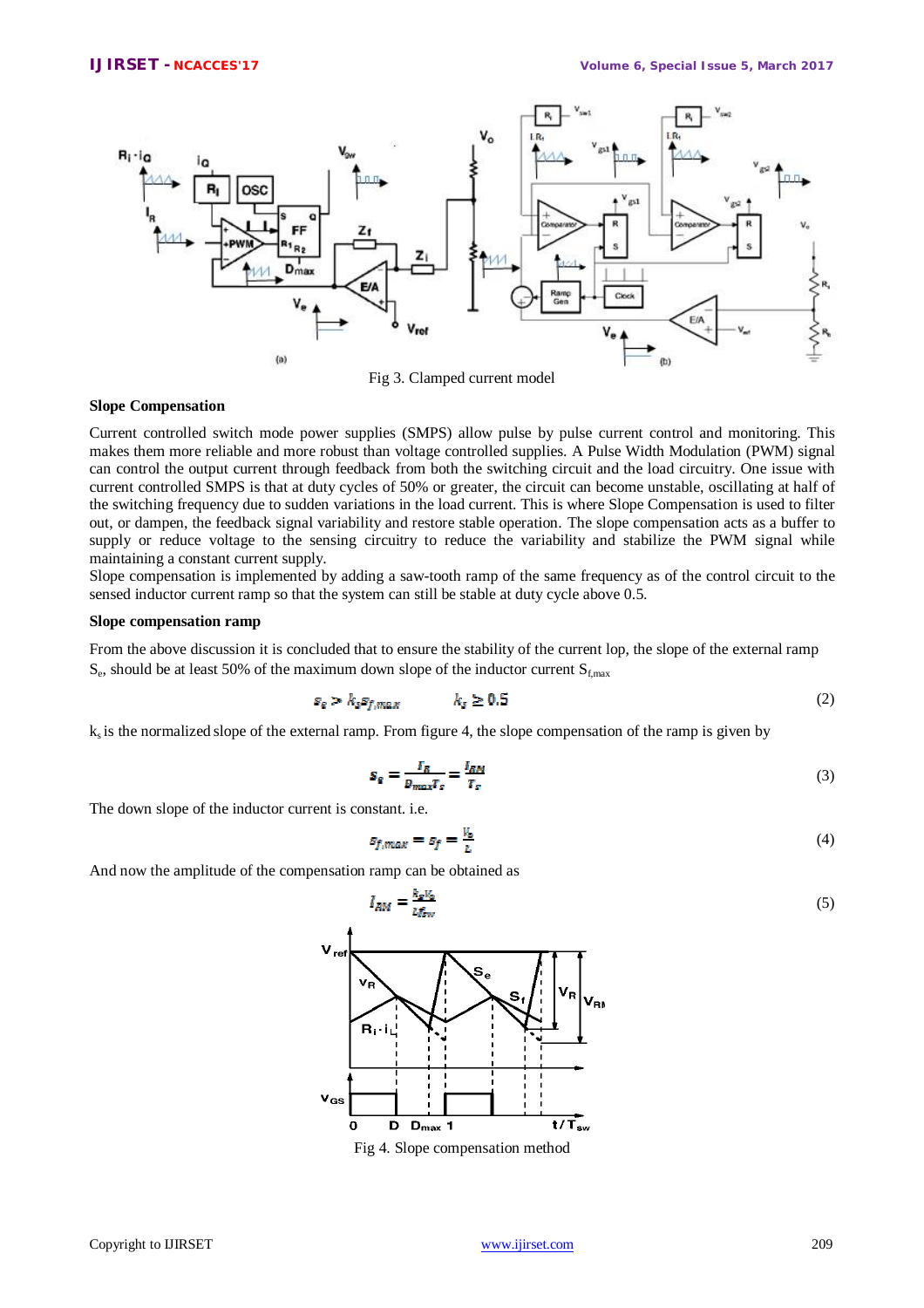# **IV. SIMULATION RESULTS**

The circuit was designed for interleaved buck converter and it can be operated as single phase buck PFC and interleaved buck PFC. The circuit diagram of a 300 W, 80V output, 85-264V input was simulated by using MATLAB SIMULINK software and obtained the results.

| Design Parameters     | Attributes                  |
|-----------------------|-----------------------------|
| Line frequency        | 60Hz                        |
| Switching frequency   | 65kHz                       |
| Inductor              | $90\mu H$                   |
| Output capacitor      | $1800\mu F$                 |
| <b>Input Voltage</b>  | $85 V_{rms}$ -264 $V_{rms}$ |
| <b>Output Voltage</b> | <b>80V</b>                  |

|  |  |  | Table 1. Key design parameters |
|--|--|--|--------------------------------|
|--|--|--|--------------------------------|





Figure 5 shows the input current  $(I_{in})$ , input voltage  $(V_{in})$ , and output voltage  $(V_{out})$  waveforms of interleaved buck PFC. The measured waveforms are in good agreement with the corresponding calculated waveforms. The PF value is considerably very small at a low input voltage between 85 and 115  $V_{ac}$  inputs. It is due to the fact that the input current conduction angle is very small when the input voltage is low. Figure 6 shows the inductor currents of  $i<sub>L1</sub>$  and  $i<sub>L2</sub>$ .

Here a constant normalized slope of 0.6 is given to the circuit. Therefore, the input current does not form the shape of a sine wave. As it increasing, the input current follows the input voltage to achieve the function of the PFC. The PF values are almost greater than 0.94 in all the input voltage range by adjusting the slope compensation  $(k_s)$ . And the circuit shows high efficiency. By applying an adaptive slope compensation the circuit can improve the shape of the input current.



Fig 6. Inductor current waveform